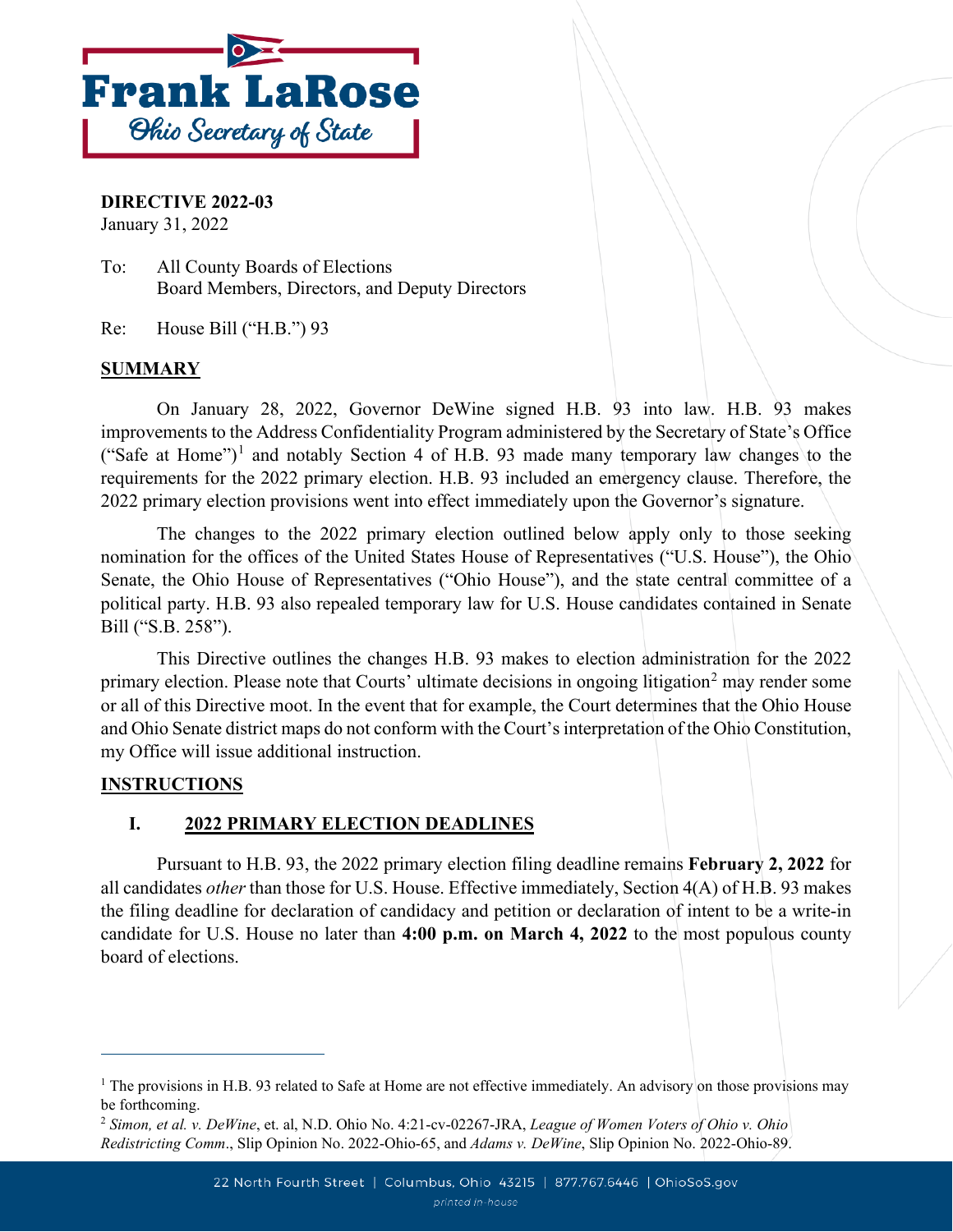H.B. 93 also permits the Secretary of State to adjust deadlines pertaining to the administration of the May 3, 2022 primary election *except* for the following: [3](#page-1-0)

- The deadline to file a declaration of candidacy, declaration of candidacy and petition, or declaration of intent to be a write-in candidate;
- The deadline to certify a ballot issue or question to the election officials or to file a petition with the election officials to place a question or issue on the ballot at the May 3, 2022 primary election or a special election on that date;
- The UOCAVA deadline; and
- Any deadline that, under Ohio law, falls on or after April 3, 2022.

Therefore, the certification and protest deadline for candidates to the offices of United States House of Representatives, Ohio House of Representatives ("House"), Ohio Senate, and state central committee of a political party shall be as follows:

- **Wednesday, March 9, 2022 –** Most populous county board of elections or board of elections must certify the validity and sufficiency of partisan candidate petitions and provide the names of the certified candidates to the less populous county board of elections in the district.
- **Friday, March 11, 2022 –** Protests against partisan candidates for U.S. House, Ohio House, Ohio Senate, and state central committee of a political party (including write-in candidates) must be filed with the most populous county by 4:00 p.m.

Pending the outcome of the ongoing litigation mentioned above, the Secretary may establish or amend other deadlines and dates related to the administration of the May 3, 2022 primary election.

# **II. OHIO HOUSE AND SENATE CANDIDATES**

## **A. DECLARATION OF CANDIDACY, PETITION, NOMINATING PETITION, OR DECLARATION OF INTENT TO BE A WRITE-IN CANDIDATE**

# **i. REQUIREMENTS FOR FILING VALIDITY**

For candidates for Ohio House and Ohio Senate, boards are prohibited from invalidating a declaration of candidacy, declaration of candidacy and petition, nominating petition, or declaration of intent to be a write-in candidate on the basis that it does not include the number of the district the filer seeks to represent or includes an incorrect district number.<sup>[4](#page-1-1)</sup> The appropriate document filed by the candidate shall be deemed to include the correct number of the applicable House or Senate district in which the filer (i.e. the candidate filing to run) for Ohio House or Ohio Senate currently resides.<sup>[5](#page-1-2)</sup>

In the alternative, Section 9(C) of Article XI of the Ohio Constitution provides that when the Ohio Redistricting Committee adopts a new district plan pursuant to an order of the Supreme Court of Ohio, as is currently the case, a candidate is allowed up to 30 days to change their residence to be

<span id="page-1-0"></span><sup>&</sup>lt;sup>3</sup> Section 4(G) of H.B. 93.<br><sup>4</sup> Section 4(B) of H.B. 93.

<span id="page-1-1"></span>

<span id="page-1-2"></span> $<sup>5</sup>$  Section 4(B) of H.B. 93.</sup>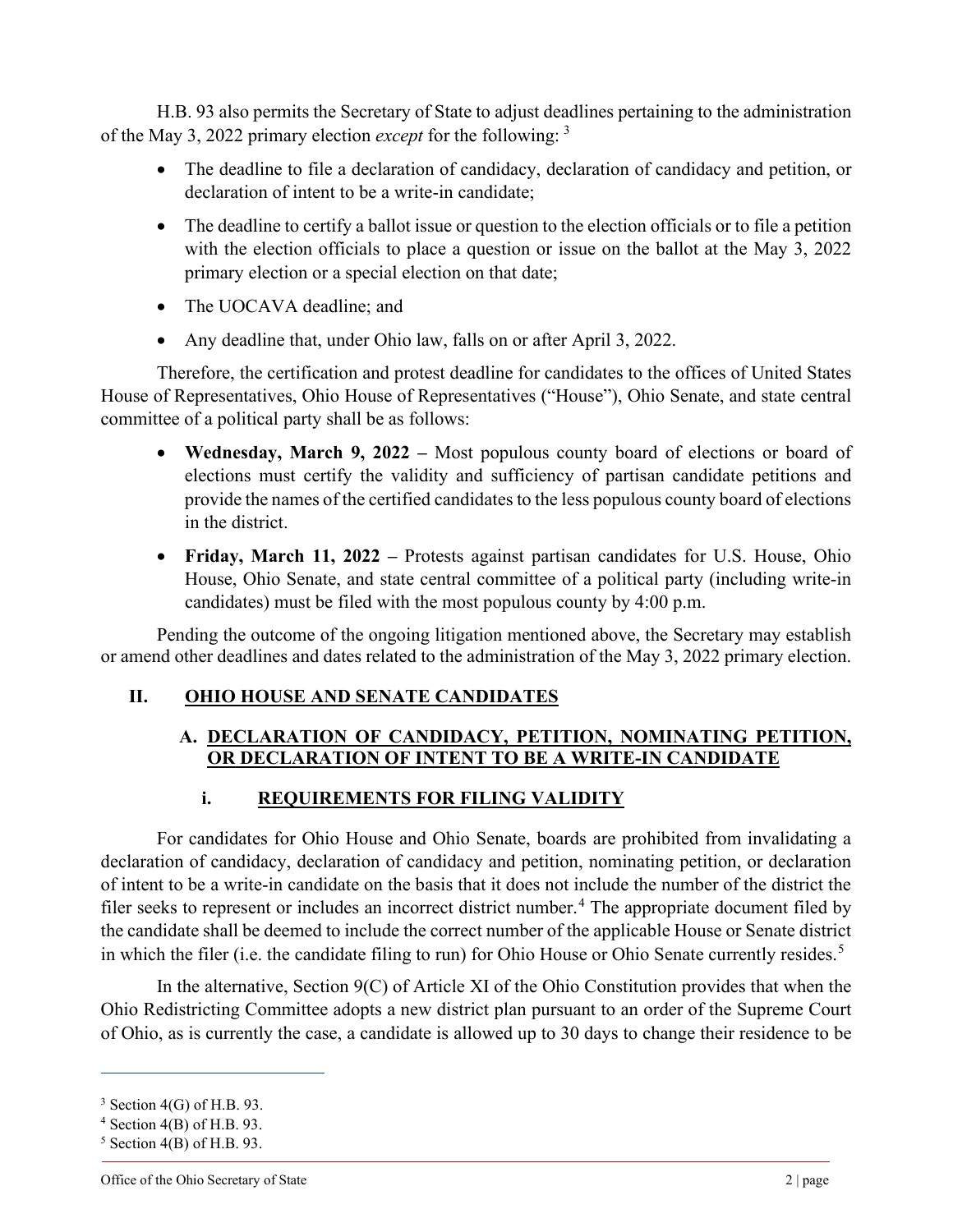eligible for election in a district in which the candidate may not currently reside. As such, boards are prohibited from invalidating a declaration of candidacy, declaration of candidacy and petition, nominating petition, or declaration of intent to be a write-in candidate filed by a person seeking nomination for Ohio House or Ohio Senate on the basis that it contains the filer's former residence address that is *not* located in the district the filer seeks to represent, **so long as the filer takes the three actions listed below no later than** Tuesday, February 22, 2022:

- (1) Becomes a resident of the district the filer seeks to represent;
- (2) Files an addendum to the declaration of candidacy declaration of candidacy and petition, nominating petition, or declaration of intent to be a write-in candidate with the board of elections that indicates the filer's new address; and
- (3) Updated their voter registration record to reflect their new residency.<sup>[6](#page-2-0)</sup>

Attached to this Directive is a template addendum boards of election must provide to candidates and utilize for processing this particular change to a declaration of candidacy, declaration of candidacy and petition, nominating petition, or declaration of intent to be a write-in candidate in this situation. After a candidate for Ohio House or Ohio Senate notifies the board of elections of the filer's new residence address as set forth above, the signatures on the filer's petition shall be verified based on the filer's new residence.

However, a board of elections must invalidate an Ohio House or Ohio Senate declaration of candidacy declaration of candidacy and petition, nominating petition, or declaration of intent to be a write-in candidate if the filer does not take the three actions listed above on or before February 22, 2022.[7](#page-2-1)

# **ii. REQUIREMENTS FOR SIGNATURE VALIDITY**

Boards are prohibited from invalidating a signature on a declaration of candidacy and petition or nominating petition filed by a person seeking nomination for Ohio House or Ohio Senate on the ground that the signer does not reside in the *new* district the filer seeks to represent (i.e., per the plan the Ohio Redistricting Commission adopted on January 22, 2022) so long as:

- (1) The House or Senate district in which the filer resided under the General Assembly district plan adopted by the Ohio Redistricting Commission in September 2021 had territory in the county in which the signer resides; **and**
- (2) The *new* House or Senate district the filer seeks to represent has territory in the county in which the signer resides. $8$

Attached with this Directive is a list of counties within each district under the General Assembly district plan adopted by the Ohio Redistricting Commission in September 2021 and a list of counties within each district under the General Assembly district plan adopted by the Ohio Redistricting Commission on January 22, 2022.

<span id="page-2-1"></span><span id="page-2-0"></span><sup>&</sup>lt;sup>6</sup> Section 4(C)(1)(a)-(c) of H.B. 93.<br><sup>7</sup> Section 4(C) of H.B. 93. Pursuant to R.C. 1.14, the deadline is extended to the next succeeding day.

<span id="page-2-2"></span> $8$  Section 4(D)(2)-(3) of H.B. 93.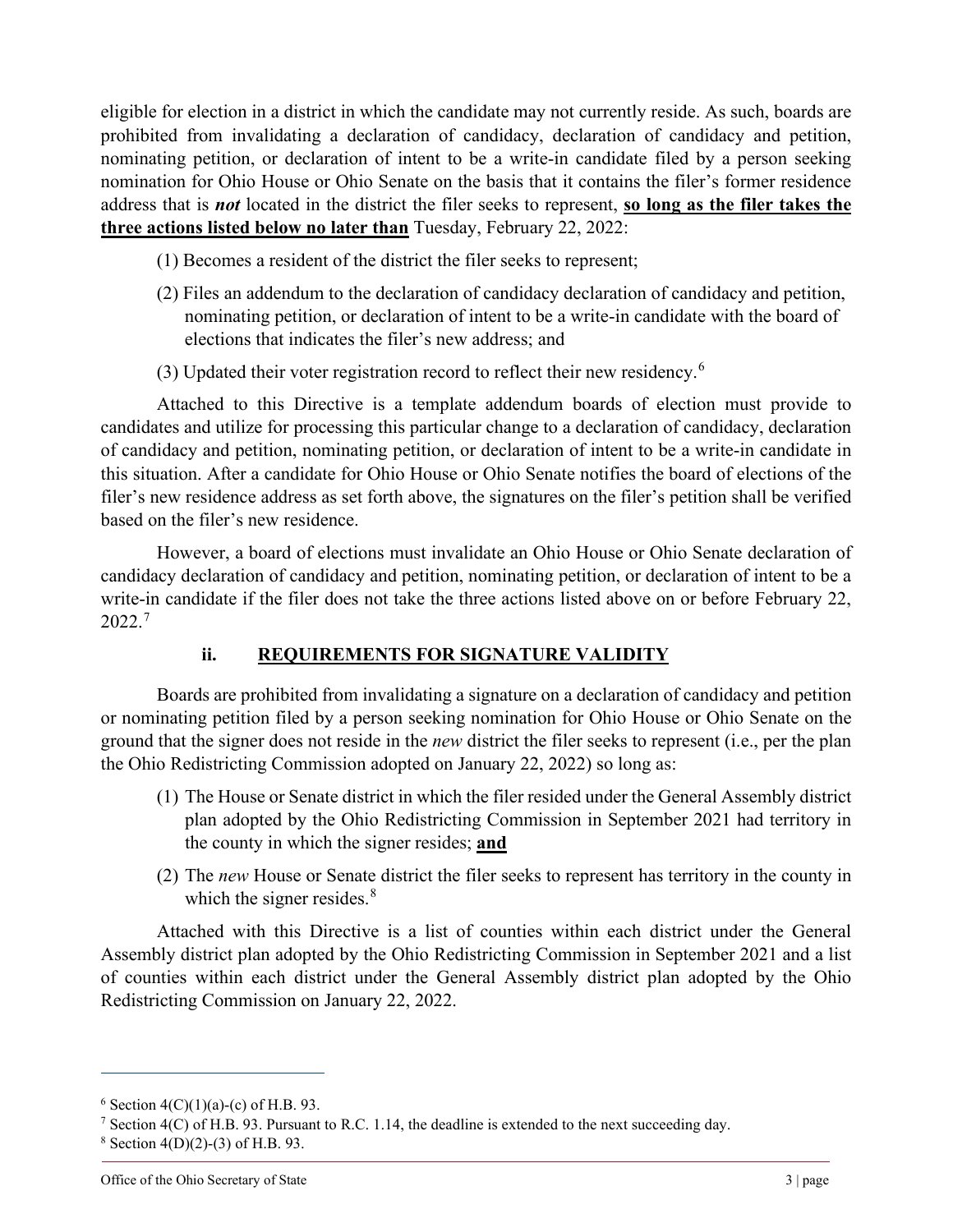Moreover, boards are prohibited from invalidating a signature on a declaration of candidacy and petition or nominating petition filed by a person seeking nomination for Ohio House or Ohio Senate on the ground that the signature was signed before a district plan for Ohio House or Ohio Senate was adopted, enacted, or took effect, provided that a signature on a nominating petition is not valid if it is dated more than one year before the date the nominating petition is filed.<sup>[9](#page-3-0)</sup>

#### **III. UNITED STATES ("U.S.") HOUSE OF REPRESENTATIVES CANDIDATES**

#### **A. H.B. 93'S IMPACT ON S.B. 258**

H.B. 93 repeals Section 4 of S.B. 258, which (1) moved the congressional filing deadline to March 4, 2022; (2) required the Secretary to adjust applicable deadlines to accommodate the shorter timeframe; and (3) rendered invalid any declaration of candidacy, declaration of candidacy and petition, nominating petition or declaration of intent to be a write-in candidate filed by a person seeking nomination for the office of a member of the U.S. House prior to S.B. 258's effective date of February 19, 2022.<sup>[10](#page-3-1)</sup>

My Office issued [Advisory 2021-06](https://www.sos.state.oh.us/globalassets/elections/advisories/2021/adv2021-06.pdf) following the passage of S.B. 258. This Directive supersedes that Advisory. Therefore, any declaration of candidacy, declaration of candidacy and petition, nominating petition or declaration of intent to be a write-in candidate that was filed prior to S.B. 258 effective date (February 19, 2022), is no longer invalid solely on the ground that it was filed prior to that date.

#### **B. FILING DEADLINE**

As set forth above, the filing for a declaration of candidacy and petition or declaration of intent to be a write-in candidate for U.S. House is no later than **4:00 p.m. on March 4, 2022.** 

### **C. DECLARATION OF CANDIDACY, PETITION, NOMINATING PETITION, OR DECLARATION OF INTENT TO BE A WRITE-IN CANDIDATE**

## **i. REQUIREMENTS FOR FILING VALIDITY**

For candidates for U.S. House, boards are prohibited from invalidating a declaration of candidacy, declaration of candidacy and petition or declaration of intent to be a write-in candidate on the basis that is does not include the number of the district the filer seeks to represent or includes an incorrect district number. $11$ 

However, H.B. 93 requires the filer that seeks nomination for U.S. House to notify the election officials at the board of elections in writing of the district the filer seeks to represent.<sup>[12](#page-3-3)</sup> My Office drafted a template notification, attached to this Directive, that candidates and/or boards of elections must utilize.

<span id="page-3-0"></span> $9$  Section 4(F) of H.B. 93.<br><sup>10</sup> Section 3 of H.B. 93.

<span id="page-3-1"></span>

<span id="page-3-2"></span> $11$  Section 4(B) of H.B. 93.

<span id="page-3-3"></span> $12$  Section 4(B) of H.B. 93.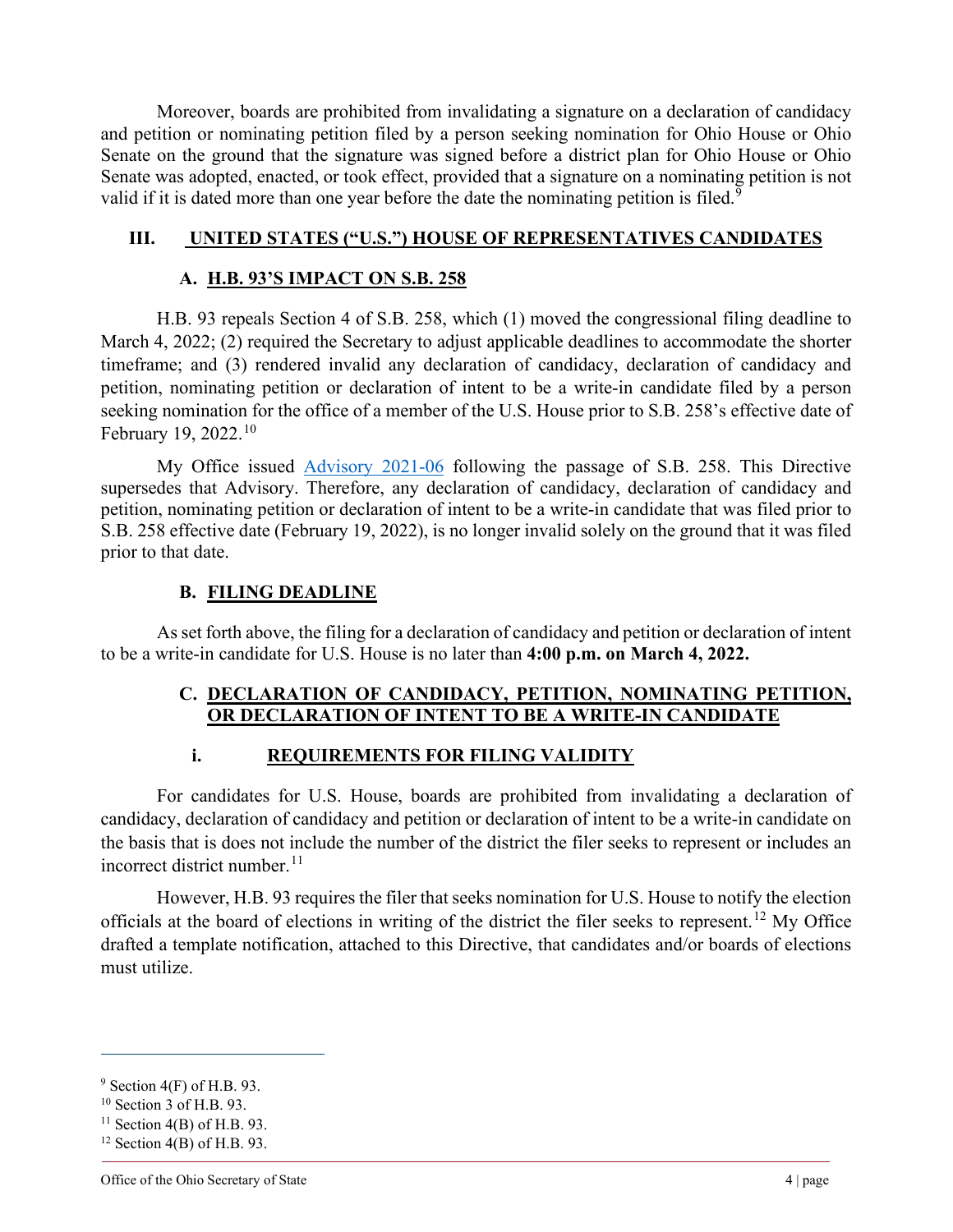## **ii. REQUIREMENTS FOR SIGNATURE VALIDITY**

H.B. 93 also sets forth several other circumstances that *do not* invalidate signatures on a U.S. House candidate's petition. First, boards are prohibited from invalidating a signature on a declaration of candidacy and petition or nominating petition filed by a person seeking nomination for the U.S. House on the ground that the signer does not reside in the district the filer seeks to represent as long as:

- (1) The district the filer sought to represent under the congressional plan described in S.B. 258 of the 134th General Assembly had territory in the county in which the signer resides; **and**
- (2) The congressional district the filer seeks to represent has territory in the county in which the signer resides.

Attached with this Directive is a list of counties within each district under the congressional plan described in S.B. 258 of the [13](#page-4-0)4<sup>th</sup> General Assembly.<sup>13</sup>

Second, boards are prohibited from invalidating a signature on a declaration of candidacy and petition or nominating petition filed by a person seeking nomination for U.S. House on the ground that the signature was signed before a district plan for U.S. House was adopted, enacted, or took effect, provided that a signature on a nominating petition is not valid if it is dated more than one year before the date the nominating petition is filed.<sup>[14](#page-4-1)</sup> My Office will issue additional guidance pending the outcome of the litigation regarding the U.S. House district maps.

# **IV. CANDIDATE FOR STATE CENTRAL COMMITTEE OF A POLITICAL PARTY**

# **A. DECLARATION OF CANDIDACY, PETITION, NOMINATING PETITION, OR DECLARATION OF INTENT TO BE A WRITE-IN CANDIDATE**

### **i. REQUIREMENTS FOR FILING VALIDITY**

Boards are prohibited from invalidating a declaration of candidacy, declaration of candidacy and petition, nominating petition, or declaration of intent to be a write-in candidate filed by a person seeking nomination for the state central committee of a political party on the basis that it does not include the number of the district the filer seeks to represent or that it includes an incorrect district number. If the filer seeks nomination for the office of the state central committee of a political party, the document shall be deemed to include the number of the applicable district in which the filer resides.[15](#page-4-2)

### **ii. REQUIREMENTS FOR SIGNATURE VALIDITY**

Boards are prohibited from invalidating a signature on a declaration of candidacy and petition or nominating petition filed by a person seeking nomination for the office of state central committee of a political party on the ground that the signature was signed before a district plan of the applicable

<span id="page-4-1"></span><span id="page-4-0"></span><sup>&</sup>lt;sup>13</sup> Section 4(D)(1).<br><sup>14</sup> Section 4(F) of H.B. 93.

<span id="page-4-2"></span> $15$  Section 4(B) of H.B. 93.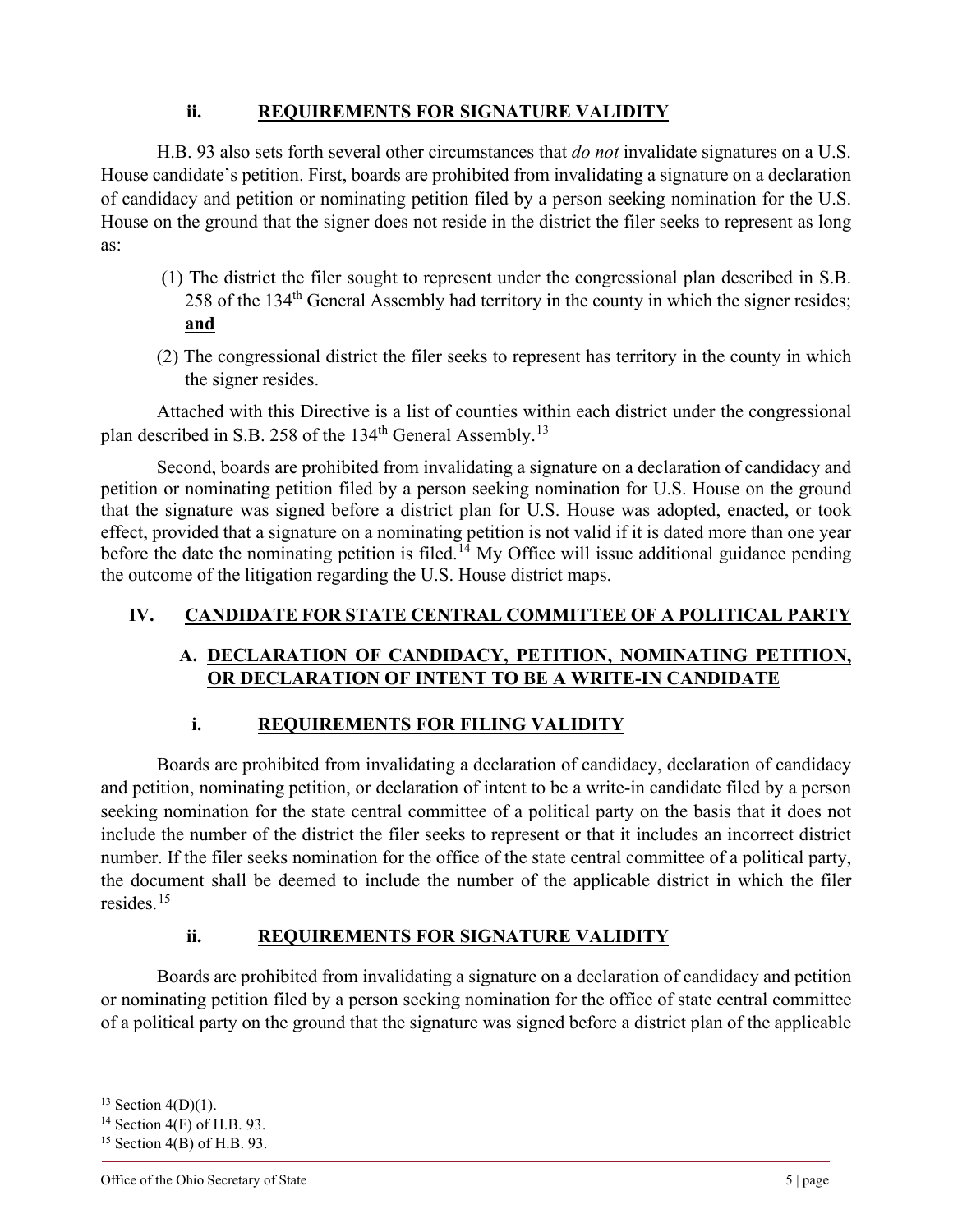type was adopted, enacted, or took effect, provided that a signature on a nominating petition is not valid if it is dated more than one year before the date the nominating petition is filed.<sup>[16](#page-5-0)</sup>

## **a. CONGRESSIONAL DISTRICTS**

If a major political party uses congressional districts as a basis for election of its state central committee members, boards are prohibited from invalidating a signature on a declaration of candidacy and petition or nominating petition filed by a person seeking nomination for the office of state central committee of a political party on the ground that the signer does not reside in the district the filer seeks to represent so long as the filer seeks nomination for the office of member of the state central committee of a political party to represent a congressional district and:

- (1) The district in which the filer resided under the congressional plan described in S.B. 258 of the 134th General Assembly had territory in the county in which the signer resides; **and**
- (2) The congressional district the filer seeks to represent has territory in the county in which the signer resides. $17$

## **b. SENATE DISTRICTS**

On the other hand, if the state central committee of a political party is based on Senate districts, boards are prohibited from invalidating a signature on a declaration of candidacy and petition or nominating petition filed by a person seeking nomination for the office of state central committee of a political party on the ground that the signer does not reside in the district the filer seeks to represent so long as the filer seeks nomination for the office of member of the state central committee of a political party to represent a Senate district and:

- (1) The Senate district in which the filer resided under the General Assembly district plan adopted by the Ohio Redistricting Commission in September 2021 had territory in the county in which the signer resides; **and**
- (2) The Senate district the filer seeks to represent has territory in the county in which the signer resides.[18](#page-5-2)

## **V. TRANSFER OF DECLARATION OF CANDIDACY, DECLARATION OF CANDIDACY AND PETITION, NOMINATING PETITION, OR DECLARATION OF INTENT TO BE A WRITE-IN CANDIDATE**

Boards of elections that subsequently become aware that a filer for U.S. House, Ohio Senate, Ohio House, or state central committee of a political party who had previously filed with that board of elections, is seeking to represent a district for which a different board of election is the appropriate office to process the filing, are required to promptly transfer the filing to the appropriate board of elections.[19](#page-5-3) A transferring board must do all of the following:

<span id="page-5-0"></span><sup>&</sup>lt;sup>16</sup> Section 4(F) of H.B. 93.<br><sup>17</sup> Section 4(D)(4) of H.B. 93.

<span id="page-5-1"></span>

<span id="page-5-2"></span><sup>&</sup>lt;sup>18</sup> Section 4(D)(5) of H.B. 93.

<span id="page-5-3"></span> $19$  Section 4(E) of H.B. 93.